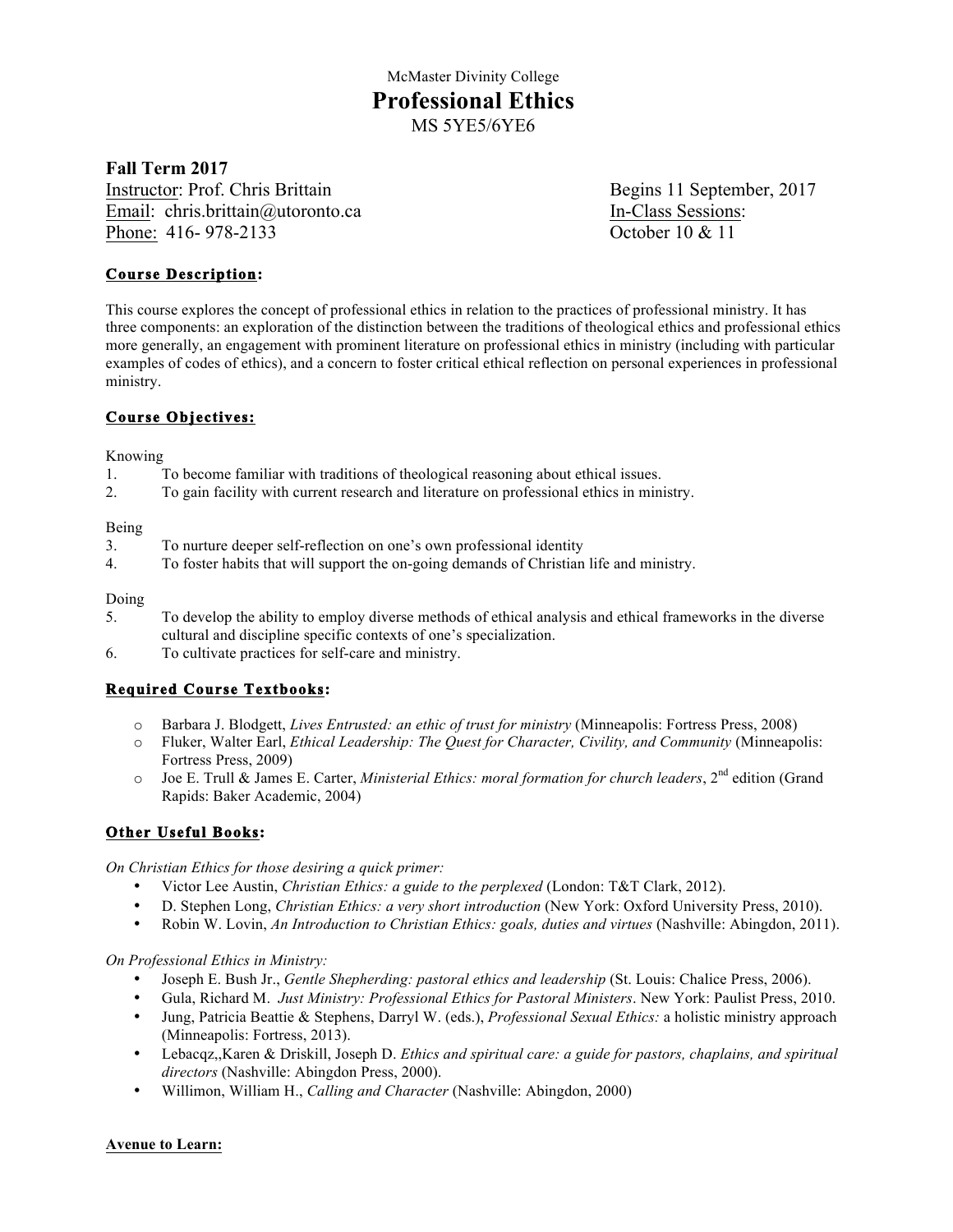This course is a hybrid course with two full days of face to face instruction. The course modules occur weekly and can be accessed by registered students through McMaster University's *Avenue to Learn*. Sign up early and purchase the textbooks as soon as possible. For information on Avenue to Learn: http://avenue.mcmaster.ca/help/manuals/A\_Quick\_Guide\_to\_Avenue.pdf

# **I. Pre-Class Modules: Professional Ethics and Christian Ethics**

### **1.** Week of Sept 11-16 **Professional Ethics as a Concept**

- Ø Chris Beckett & Andrew Maynard, "The Professional Context," *Values and Ethics in Social Work* (London: SAGE, 2005), 65-87.
- Ø Walter E. Wiest & Elwyn A. Smith, "The Professional Character," *Ethics in Ministry* (Minneapolis: Fortress Press, 1990), 181-190.
- Ø Bob Brecher, "The Politics of Professional Ethics," *Journal of Evaluation in Clinical Practice* 16 (2010), 351-55.
- Ø Joe Trull & James Carter, "The Minister's Vocation," *Ministerial Ethics*, 21-42.

### **2.** Sept 18-23 **Models of Theological Ethics**

- Ø Dietrich Bonhoeffer, "The 'Ethical' and the 'Christian' and a Topic," *Ethics*, Dietrich Bonhoeffer Works, vol. 6 (Minneapolis: Fortress Press, 2005 [1949]), 363-87.
- Ø Joe Trull & James Carter, "The Minister's Moral Choices," *Ministerial Ethics*, at least chapters 2 & 5.
- **3.** Sept 25-30 **Christians Ethics and Trust**
	- Ø Begin reading Blodgett, *Lives Entrusted* (at least chapters 1-3)
	- o **ASSIGNMENT***:* Book review 1 4-5 pages (on either Blodgett or Trull & Carter)

#### **4.** Oct 2-6 **Professional Ethics and Character**

o **ASSIGNMENT:** submit a 4-5 page reflection on an ethical dilemma/complex situation that you have encountered in your professional practice.

## **II. Classroom Sessions**

- **5.** October 10 **8:30 a.m. – 5:00 p.m.**
- 8:30 a.m. Welcome and Introductions
- 9:00 a.m. **Ethical Identity and Professional Ministry**
- 10:15 a.m. Coffee break
- 10:45 a.m. **The Ministry 'Professional' - Competence and Authenticity**
- 12:30 p.m. Lunch
- 1:30 p.m. **Ethics and Power**
- 2:45 p.m. Coffee break
- 3:15 p.m. **Boundaries in Ministry**
- **6.** October 11 **8:30 a.m. –1:00 p.m.**
- 8:30 a.m. Gathering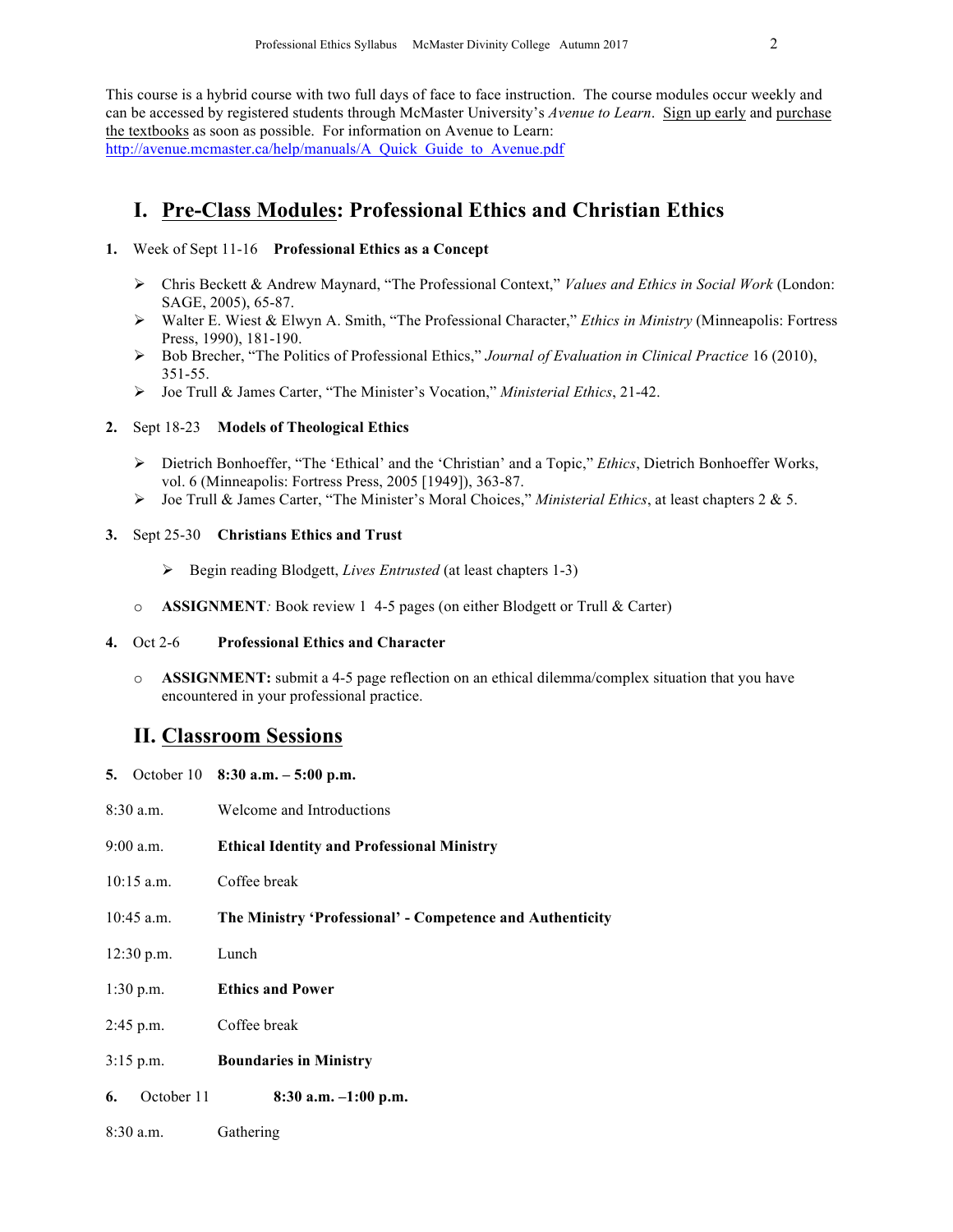- 9:00 a.m. **Case Studies I**
- 10:15 a.m. Coffee Break
- 10:30 a.m. **Case Studies II**
- 11:30 Break
- 11:45 1pm **Discussion of Learning and Plan of Action**

### v **READING & RESEARCH WEEK**: Oct 16-21

# **III. Post-Class Modules**

- **7.** Oct 23-28 **Codes of Ethics in Ministry**
	- Ø Joe Trull & James Carter *Ministerial Ethics*, Appendices A-E, pp. 217-266.

### **8.** Oct 30 – Nov 4 **Diversity and Difference**

- Ø Begin reading Fluker, *Ethical Leadership* (at least chapters 2, 3, 6 & 8).
- **9.** Nov 6-11 **Dilemmas and Decision-Making**
	- o **ASSIGNMENT:** Book review 2

### **10.** Nov 13-18 **The Ethics of Self-Care**

- Ø Walter West & Elwyn Smith, "The Pastor as a Human Being," *Ethics in Ministry*, 97-120.
- Ø Rowan Williams, "Lost Souls," *Lost Icons*

### **11.** Nov 20-25 **Ministry and Professional Ethics**

o **ASSIGNMENT:** compose a personal code of ministerial ethics

### DEC 9: *Final Essay Due* - *Choose one of the following essay topics*:

**Assignments**: (for more detailed descriptions, see below)

- Book Review 1: **due 30 September**
- Reflection –on an ethically challenging situation from one's professional ministry: **due: 5 Oct**
- Book Review 2: **due 4 November**
- Compose a personal code of ministerial ethics: **due: 24 November**
- Final Essay choose a topic from a list of options: **due: 9 December**
	- Truth-telling in ministry as an ethical challenge
	- Do boundaries betray us?
	- Is there a tension between 'professional ethics' and Christian virtue ehtics?
	- The role of character in professional ministry
	- The role of discernment in professional ministry
	- On power in professional ministry
	- A comparative analysis of different codes of ethics from ministerial contexts (denominational, chaplaincy, counselling service)

#### **College Style for Submission of Written Work:**

All written work—unless informed otherwise by the professor—is to be submitted in accordance